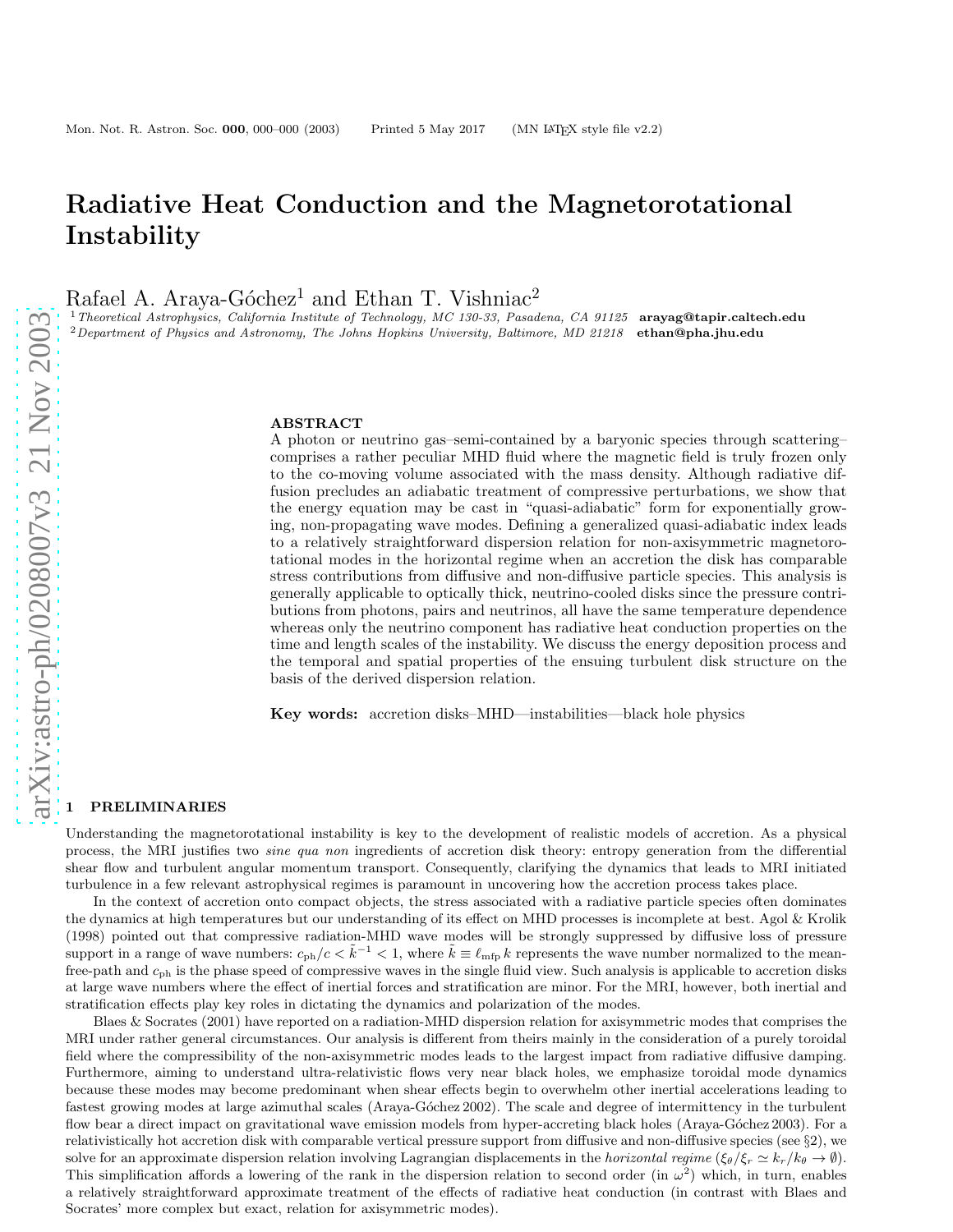# 2 RADIATIVE VISCOSITY VS DIFFUSION

The half optical depth to scattering of a standard radiation-pressure–dominated  $\alpha$ -disk is related to the vertical scale height, H, and to the angular rotation profile,  $\Omega(r)$ , through

$$
\tau_{\text{disk}} = -\frac{c}{2\alpha \hat{\Lambda} \Omega \mathcal{H}} \tag{1}
$$

where Oort's A parameter is normalized  $\hat{A} \equiv \frac{1}{2} d_{\ln r} \ln \Omega$  (= -3/4 for a non-relativistic, Keplerian flow). This relation ensues from balancing the local heating rate,  $\propto \dot{M}\Omega^2 \hat{A}$ , with the local cooling rate from radiative diffusion,  $\propto \nabla_\tau p$ ; while eliminating the accretion rate in favor of the vertically integrated component of the viscous stress responsible for angular momentum transport  $\propto \alpha Hp$ . Eq 1 is thus explicitly sensitive only to the local nature of the cooling (although it is implicitly subject to a suitable vertical gradient of heat deposition; see, e.g., Krolik 1999).

In the neutron-rich, neutrino cooled gas associated with a hyper-accreting black hole (see, e.g. Popham et al. 1999), the pressure contributions from radiation, pairs and neutrinos, all have the same temperature dependence,  $\propto a/6$  T<sup>4</sup>, with relative contributions varying only by internal degrees of freedom times particle statistics factors:  $2 \times 1$ ,  $4 \times 7/8$ , and  $6 \times$ 7/8, respectively (with only one helicity state per neutrino). Thus, the neutrino pressure is never greater than  $\simeq p_{\text{thermal}}$ where  $p_{\text{thermal}} = 11/12aT^4$  includes the pressure from photons and pairs. Yet, only the former species has radiative diffusion properties on a dynamical time scale. Thus, in this setting the neutrinos are the lone diffusive species and their stress is identified with  $p_{rad}$  below (e.g., radiative = diffusive species throughout this paper).

Partial pressure support by the non-diffusive components (baryons, toroidal field and the thermal component) does not modify Eq 1 as long as the contribution to the disk's flare from this extra pressure is inversely proportional to the mass density decrease from the same, e.g., 1D expansion. Consequently, for a neutrino cooled α-disk, a replacement in the source of opacity by neutrino scattering in the non-advective accretion regime:  $0.1 M_{\odot} \text{ sec}^{-1} \leq M \leq 1 M_{\odot} \text{ sec}^{-1}$  (Di Matteo *et al.* 2002), is all that is needed for Eq 1 to hold.

On the other hand, the "parallel" size the of fastest growing MRI eddies is  $l_{\text{eddy}} = k_{\text{MRI}}^{-1} \simeq v_{\text{Alf}} / \Omega$ . For magnetic angular momentum transport such that  $\alpha \simeq (v_{\text{Alf}}/c_{\text{H}})^2$ , the *isotropic* diffusion time through these eddies,  $t_{\text{diff}} \sim \Omega^{-1}$ , turns out to be similar to the timescale for fastest MRI modes to develop  $t_{\text{MRI}} \simeq -A_{\text{Oort}}^{-1}$  (see §5). Moreover, the optical depth through these eddies is (with  $c_{\mathcal{H}}^2 \equiv p_{\text{tot}}/\rho$ )

$$
\tau_{\rm eddy} \sim \frac{v_{\rm Alf}}{c_{\mathcal{H}}} \times \tau_{\rm disk} \sim -\frac{1}{2\hat{\mathcal{A}}\sqrt{\alpha}} \frac{c}{c_{\mathcal{H}}} \gg 1. \tag{2}
$$

Since Compton/neutrino drag go as  $f_{drag} \propto \tilde{k}^2 \delta \beta$  and  $\tilde{k}^2 \simeq \mathcal{O}(\alpha c_\mathcal{H}^2/c^2)$ , these estimates indicate that the effect of photon/neutrino viscosity is negligible for the optically thick eddies of a radiatively cooled disk.

# 3 A LAGRANGIAN FORMULATION OF THE MRI IN SOFT MEDIA

We take a semi-local approach by computing instantaneous (co-moving) growth rates in the limit  $k_r/k_\theta \to 0$  and referring to these as the fastest growing modes on the implicit understanding of their transient nature (since  $k_r(t) = k_{0r} - [\mathbf{d}_{\ln r}\Omega] k_{\varphi} t$ ). In terms of a local, co-moving observer, azimuthal wave numbers are no longer discrete and consequently, neither are the co-moving frequencies (Ogilvie & Pringle 1996). Further, we discard field curvature and radial gradient terms. A simple meridional stratification profile sets the physical scale-length of the problem:  $d_z \ln \rho = 1/\mathcal{H}$ , with gas, radiative and magnetic pressures tracking the unperturbed density profile.

The first order relation between Lagrangian, ∆, and Eulerian, δ, variations (see, e.g., Chandrasekhar & Lebovitz 1964, Lynden-Bell & Ostriker 1967) is

$$
\Delta = \delta + \xi \cdot \nabla. \tag{3}
$$

The Euler velocity perturbation,  $\mathbf{v} \equiv \delta \mathbf{V}$ , is thus related to the Lagrangian displacement,  $\xi$ , through

$$
\mathbf{v} = {\partial_t + \mathbf{V} \cdot \nabla} \xi - (\xi \cdot \nabla)\mathbf{V} \to i\sigma \xi - \xi^r \Omega_r \mathbf{1}_{\varphi}.
$$
 (4)

The algebraic relation follows from the assumption of differential rotation and from writing  $\exp i(\omega t + m\varphi + k_z z)$  dependencies for ξ, while  $\sigma = \omega + m\Omega$  denotes the co-moving frequency of the perturbations.

These geometrical equations have their more traditional equivalents in the so-called shearing sheet approximation where a co-moving, "locally Cartesian frame"  $(\hat{r}, \hat{\varphi}, \hat{\theta}) \to (x, y, z)$ , is used along with the linearized shear velocity field,  $\mathbf{V}(x) =$  $[d_{\ln r}\Omega] x1_y$ , to treat the problem locally while introducing the coriolis terms by hand. (The reader is invited to examine a companion paper: Araya-Góchez (2002), where the inertial terms are induced in a fully covariant, geometric way).

The linearized equations of motion for the displacement vector correspond to the Hill equations (Chandrasekhar 1961, Balbus & Hawley 1992)

$$
\ddot{\xi}_r - 2\Omega \dot{\xi}_\varphi = -4A_{\text{Oort}}\Omega \xi_r + \frac{f_r}{\rho}, \quad \ddot{\xi}_\varphi + 2\Omega \dot{\xi}_r = \frac{f_y}{\rho}, \text{ and } \ddot{\xi}_\theta = \frac{f_\theta}{\rho}, \tag{5}
$$

where each over-dot stands for a Lagrangian time derivative and **f**, for the sum of body forces.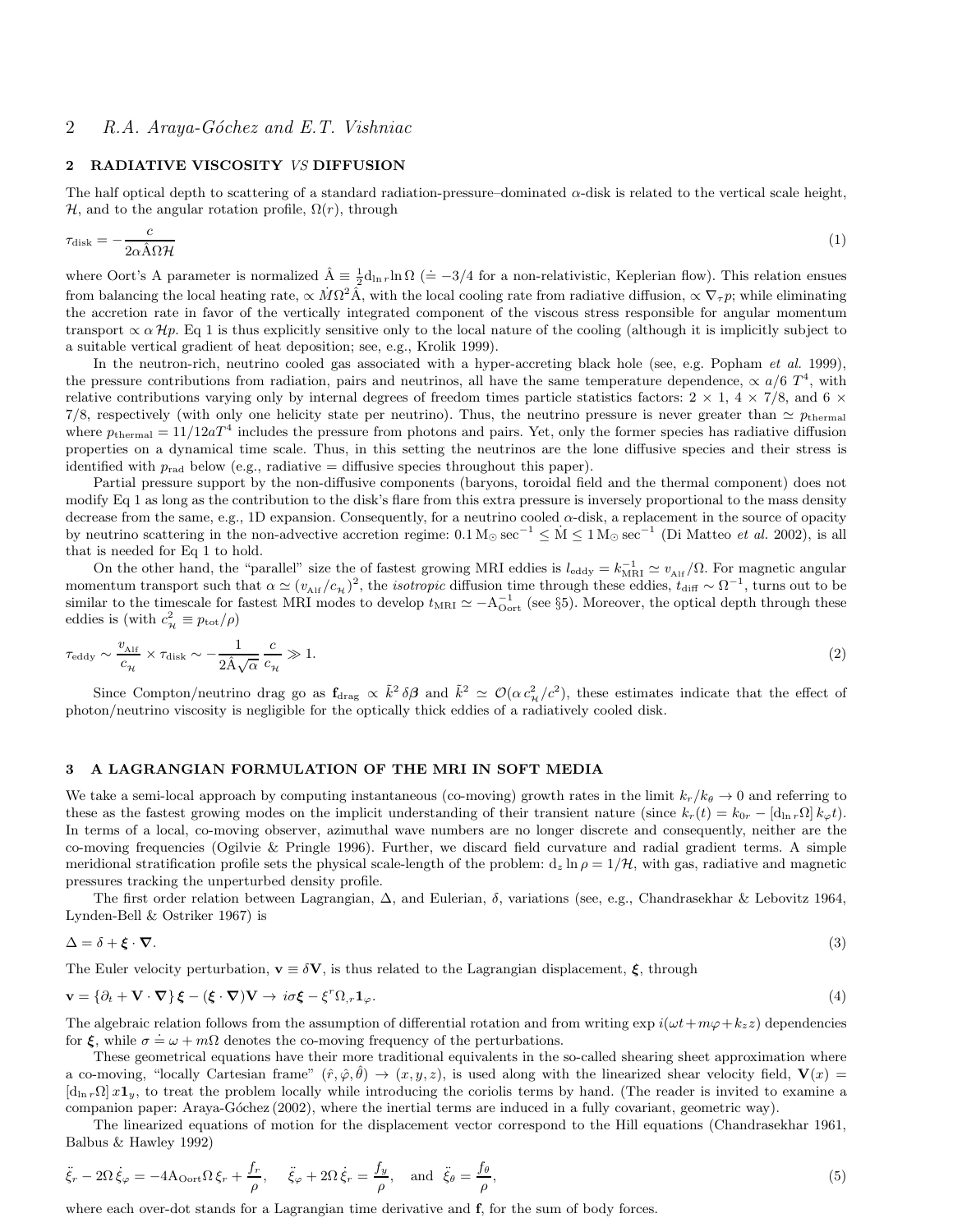The Lagrangian perturbation of mass density and the Eulerian perturbation of the field follow straightforwardly from Eq [3], and from mass and magnetic flux conservations (under ideal MHD conditions, notwithstanding the peculiar nature of the fluid under study)

$$
\frac{\Delta \rho}{\rho} = -\nabla \cdot \xi, \qquad \delta \mathbf{B} = \nabla \times (\xi \times \mathbf{B}). \tag{6}
$$

Using the latter relation, the Lorentz force in the co-moving frame is readily laid out

$$
\delta \frac{1}{4\pi \rho} \mathbf{J} \times \mathbf{B} = v_{\text{Alf}}^2 \times \left\{ \nabla (\nabla \cdot \xi) + \nabla_{\hat{\mathbf{B}}}^2 \xi - \nabla_{\hat{\mathbf{B}}} \nabla (1_{\hat{\mathbf{B}}} \cdot \xi) - 1_{\hat{\mathbf{B}}} \nabla_{\hat{\mathbf{B}}} (\nabla \cdot \xi) \right\}
$$
\n
$$
\xrightarrow{\nabla \to i\mathbf{k}} - v_{\text{Alf}}^2 \times \left\{ (k_i \xi_i - k_{\hat{\mathbf{B}}} \xi_{\hat{\mathbf{B}}}) \mathbf{k} + k_{\hat{\mathbf{B}}}^2 \xi - 1_{\hat{\mathbf{B}}} k_{\hat{\mathbf{B}}} k_i \xi_i \right\} \tag{7}
$$

where  $1_{\hat{B}}$  is a unit vector in the direction of the unperturbed field and where the scalar operator  $\nabla_{\hat{B}} \equiv 1_{\hat{B}} \cdot \nabla$ . Note that the term  $(k_i\xi_i - k_{\hat{\mathbf{B}}}\xi_{\hat{\mathbf{B}}}) = k_{\perp}\xi_{\perp}$  may be interpreted as a restoring force due to the compression of field lines (Foglizzo & Tagger 1995).

Next, we look in detail at the non-magnetic stress terms.

In the single fluid view, the Lagrangian variation of the specific pressure gradient,  $\rho^{-1}\nabla p_{r+g}$ , contains two terms (see, e.g., Lynden-Bell & Ostriker 1967): one  $\propto \Delta \rho^{-1}$ , and another one  $\propto \Delta \nabla p_{r+g}$ . In terms of the displacement vector, the first term is proportional to the equilibrium value of  $\nabla p_{r+g}$  which is negligible in the local treatment ( $\propto$  radial gradient when  $\xi_{\theta}/\xi_r \to \theta$ ). For the same reason, the Eulerian and Lagrangian variations of the specific pressure gradient are nearly identical.

The "thermodynamic" pressure term is thus given by

$$
-\delta\left(\frac{1}{\rho}\nabla p_{\mathbf{r}+\mathbf{g}}\right) = \Gamma\frac{p_{\mathbf{r}+\mathbf{g}}}{\rho}\nabla(\nabla\cdot\boldsymbol{\xi}) \stackrel{\nabla\to i\mathbf{k}}{\longrightarrow} c_s^2 \mathbf{k} k_i \xi_i,
$$
\n(8)

where, for a heterogeneous fluid,  $\Gamma (\equiv d_{\left[\ln \rho\right]} \ln p)$  represents a generalized adiabatic index (see, e.g., Chandrasekhar 1939, Mihalas & Mihalas 1984).

Assembling **f** from Eqs  $[7 \& 8]$ , and plugging this form into Eqs  $[5]$  yields

$$
\ddot{\boldsymbol{\xi}} + 2\,\boldsymbol{\Omega} \times \dot{\boldsymbol{\xi}} = \{c_s^2 \,\mathbf{k} + v_{\text{Alf}}^2 \,(\mathbf{k} - k_{\hat{\mathbf{B}}}\,\mathbf{1}_{\hat{\mathbf{B}}})\} (\mathbf{k} \cdot \boldsymbol{\xi}) + v_{\text{Alf}}^2 \,(\boldsymbol{k}_{\hat{\mathbf{B}}}^2 \,\boldsymbol{\xi} - k_{\hat{\mathbf{B}}} \xi_{\hat{\mathbf{B}}} \,\mathbf{k}) - 4A\,\Omega \,\xi_r \,\mathbf{1}_r. \tag{9}
$$

This equation agrees with the matrix de-composition of Foglizzo & Tagger (1995) for  $\Gamma = 1$ . Moreover, these authors also pointed out that because of vertical stratification and rotation, the polarization of the slow MHD (e.g., MRI) modes obey

$$
\frac{\xi_{\theta}}{\xi_{r}} \simeq \mathcal{O}\left(\frac{k_{r}}{k_{\theta}}\right) \tag{10}
$$

when  $k_r/k_\theta \to \emptyset$ . Eqs [9 & 10] impose an anisotropy constraint on the components of the Lagrangian displacement

$$
k_{\perp}\xi_{\perp} = -\frac{\Gamma}{\Gamma + 2\Theta} k_{\parallel}\xi_{\parallel} \equiv -\Lambda k_{\parallel}\xi_{\parallel},\tag{11}
$$

where  $\Theta \equiv p_{\rm B} / p_{\rm r+g}$ .

In this horizontal regime, with  $k_z\xi_z$  finite, the dispersion relation derived from Eq [9] and from the above constraint reads

$$
\hat{\omega}^4 - \{ (\Lambda + 1)\hat{q}_{\hat{\mathbf{B}}}^2 + \hat{\chi}^2 \} \hat{\omega}^2 + \Lambda \hat{q}_{\hat{\mathbf{B}}}^2 \{ \hat{q}_{\hat{\mathbf{B}}}^2 + 4\hat{\mathbf{A}} \} = \emptyset,
$$
\n(12)

where all frequencies are normalized to the local rotation rate,  $\hat{\chi}^2 \equiv 4(1 + \hat{A})$  is the squared of the epicyclic frequency, and  $\hat{q}_{\hat{\mathbf{p}}} \equiv (\mathbf{k} \cdot \mathbf{v}_{\text{Alf}})/\Omega$  is a frequency related to the component of the wave vector along the field (in velocity units). This expression matches the form given by T. Foglizzo (1995).

In terms of the function,  $\Lambda(\Gamma, \Theta)$ , we find the fastest growing wave numbers to be given by

$$
\hat{q}_{\hat{\mathbf{B}}}^2 = -2\hat{\mathbf{A}} + \left(\frac{1+\Lambda}{2\Lambda}\right) \times \left\{-\frac{2\Lambda\hat{\mathbf{A}}^2}{\mathcal{D}}\right\}, \quad \text{where} \quad \mathcal{D} \equiv 1 + \left(\frac{1-\Lambda}{2}\right)\hat{\mathbf{A}} + \sqrt{1 + (1-\Lambda)\hat{\mathbf{A}}},\tag{13}
$$

and where the expression in the curly brackets corresponds to the growth rate of the modes.

Notably, the compressibility of non-axisymmetric, MRI modes is imprint on deviations of Λ from unity

$$
\frac{\Delta \rho}{\rho} = (1 - \Lambda)(ik_{\parallel}) \xi_{\parallel},\tag{14}
$$

e.g., the degree of compression gets stronger with field strength and, naturally, with a softer equation of state.

## 4 A QUASI-ADIABATIC INDEX FOR WAVE PHENOMENA

In a heterogeneous fluid composed of a neutral baryonic plasma (with ideal gas properties) plus a neutrino and/or photon component, ideal MHD dictates that the field lines remain frozen to the charged massive component while pressure perturbations associated with such material gas must track density perturbations on all scales. On the other hand, collisional coupling between the gas and the diffusive species translates into a scale dependent containment of the pressure perturbation associated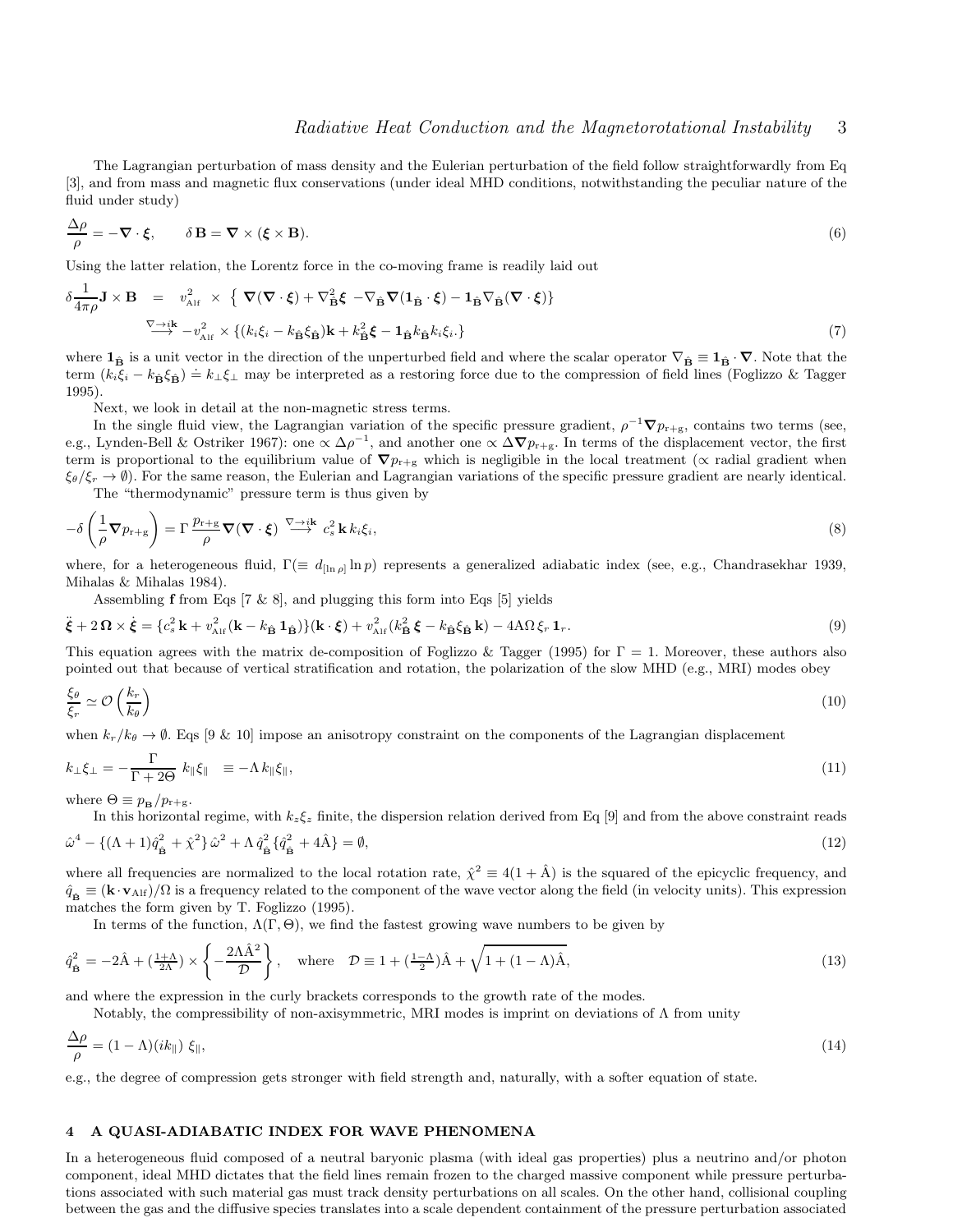# 4 R.A. Araya-Góchez and E.T. Vishniac

with the radiative species. Consequently, acoustic wave modes partially supported by radiative stress will be damped from a non-adiabatic loss of pressure support when the diffusive and wave time scales are comparable (Agol & Krolik 1998). Such phenomenology can be quantitatively implemented by considering the mathematical equivalent to the equation of state for the diffusive component of the fluid.

We start with the co-moving frame, frequency-integrated, radiative transfer equation–corrected to first order in the fluid's motion,  $\beta$ , and with isotropic, elastic scattering as the lone source of opacity:

$$
\tilde{\partial}_t I(\mathbf{n}) + \mathbf{n} \cdot \tilde{\nabla} I(\mathbf{n}) = (1 + 3\beta \cdot \mathbf{n})J - 2\beta \cdot \mathbf{H} - (1 - \mathbf{n} \cdot \beta)I(\mathbf{n}).
$$
\n(15)

A tilde means normalization to the mean free path,  $\ell_{\rm mfp}$ , or to the mean crossing time,  $\ell_{\rm mfp}/c$ , while  $I_{\nu}(\mathbf{n})$  is the radiative intensity in the direction of  $n$ , and  $J$  and  $H$  are the first two moments of the intensity.

Agol and Krolik (1998) computed the first three radiative moment equations of Eq [15] and, by assuming that multipoles of  $I(n)$  higher than quadrupole vanish, found an otherwise exact form for the mean intensity perturbation,  $\delta J \propto \frac{1}{\tilde{\omega}} \tilde{\mathbf{k}} \cdot \delta \beta$ , in a background with  $J = I$ ,  $\mathbf{H} = \emptyset$  (e.g., such that  $\delta = \Delta$ ). Tacitly conforming with the premise of isotropy, we re-write Eq [23] of Agol & Krolik (1998) by taking each of the perturbed diagonal components of the radiative field stress tensor,  $\delta \underline{K} = (1/4\pi)\delta \int d\nu d\Omega \textbf{nn} I_{\nu}(\mathbf{n})$ , to be identical and proportional to the perturbed radiative pressure  $\delta p_{\text{rad}}$ . Thus  $\delta K_{ii} = \frac{1}{3}\delta J$ and, upon insertion of  $-\delta \ln V$  in lieu of  $\frac{1}{\tilde{\omega}} \tilde{\mathbf{k}} \cdot \delta \beta$ , this yields the following relation for quasi-adiabatic perturbations of the radiative component of the fluid

$$
\frac{\delta p_{\text{rad}}}{p_{\text{rad}}} = -\frac{4}{3} \left\{ (1 - i\tilde{\omega}) + \frac{i}{15} \frac{\tilde{k}^2}{\tilde{\omega}} \frac{5 - 9i\tilde{\omega}}{1 - i\tilde{\omega}} \right\}^{-1} \frac{\delta V}{V}.
$$
\n(16)

Let us inspect the natural parameterization of this expression. When the non-diffusive pressure is negligible, this index represents a truly adiabatic processes for wave modes only if  $\tilde{\omega}$ ,  $\tilde{k}^2 \& \tilde{k}^2/\tilde{\omega} \ll 1$ . Individually, both  $\tilde{\omega} = \omega(\ell_{\rm mfp}/c) \simeq$  $|\hat{A}| (c_{\mathcal{H}}/c) \tau_{\text{disk}}^{-1} \simeq 2 \alpha \hat{A}^2 (c_{\mathcal{H}}/c)^2$ , and  $\tilde{k} \simeq k \mathcal{H} \tau_{\text{disk}}^{-1} \simeq 2 \sqrt{\alpha} |\hat{A}| (c_{\mathcal{H}}/c)$ , are expected to be small for the scales of interest in the magnetorotational instability problem. However, the ratio  $\tilde{k}^2/\tilde{\omega}$  is not small and this has a non-trivial interpretation:

$$
\left\{ \frac{k_{\parallel}^2}{\mathbf{k}^2} \right\} \frac{\tilde{k}^2}{\tilde{\omega}} = -i \frac{\ell_{\rm mfp}^2 / l_{\rm eddy}^2}{\ell_{\rm mfp} |\omega_{\rm MRI}| / c} \simeq -\frac{i}{|\mathbf{A}|} \frac{(c/\tau_{\rm eddy})}{l_{\rm eddy}} \sim \mathcal{O}\left(2i\right)
$$
\n(17)

which identifies with the ratio of eddy diffusion rate to MRI growth rate.  $\alpha_4\varphi\upsilon$ 

To zeroth order, from Eq [16] one thus has

$$
\tilde{\Gamma} \simeq \frac{4}{3} (1 + \frac{i}{3} \tilde{k}^2 / \tilde{\omega})^{-1} \tag{18}
$$

which indicates that acoustic wave perturbations (i.e., with  $\omega$  real) on the scale of the MRI are strongly damped if radiative pressure is the predominant source of stress. Indeed, Eq [18] may be interpreted as a form of energy equation characterizing radiative "heat conduction" out of compressive wave modes (Agol & Krolik 1998, compare this with Eq[51.12] of Mihalas & Mihalas 1984).

If there is more parity between the diffusive and non-diffusive sources of stress, we find a generalized quasi-adiabatic index by defining a thermodynamic "quasi-volume",  $\tilde{V} \equiv V^{\tilde{\eta}}$ , through Eq [16] as follows

$$
\frac{dp_{\text{rad}}}{p_{\text{rad}}} = -\frac{4}{3} \tilde{\eta} \frac{dV}{V} \equiv -\frac{4}{3} \frac{d\tilde{V}}{\tilde{V}},\tag{19}
$$

while computing the diffusive stress contribution to thermodynamic processes in terms of the logarithmic differential of such quasi-volume:  $d \ln V = \tilde{\eta} d \ln V$ . (This yields the effective volume filled by the radiative, "leaky" component of the fluid; the scale-dependent function  $\tilde{\eta}$  is nothing but the logarithmic differential ratio between the effective and actual volumes occupied by the gas.)

We consider two cases in turn: 1- an admixture of photon radiation plus an ideal gas (with  $p_{\text{gas}} \simeq p_{\text{rad}}$ ) and 2- an admixture of neutrinos ( $p_{\text{rad}} = 7/8aT^4$ ) plus gas/radiation/pairs ( $p_{\text{gas}} = 11/12aT^4$ ) and where the latter species are collisionally coupled at all scales. Furthermore, for neutrino cooled flows we make the simplification that the relatively cool neucleons (T  $\approx$  20 MeV) make a negligible contribution to the total pressure (see, e.g., Di Matteo et al. 2002)

The standard lore (see, e.g., Mihalas & Mihalas 1984, Chandrasekhar 1939) computation of the generalized adiabatic exponent,  $\Gamma_1$ , for an ideal gas plus a radiative component involves setting  $dQ = dU + dW = \emptyset$  while working out expressions for dU & dW in terms of two logarithmic differentials, say, d ln T and d ln V. Using  $dQ = \emptyset$  is clearly artificial but this is an adequate artifact when the main concern is with the non-elastic properties of the fluid and not with the amount of heat loss. Thus, we set  $dQ_{\text{tot}} = dQ_{\text{gas}} + dQ_{\text{rad}} = \emptyset$  with both  $dQ_{\text{gas}} = \emptyset$ , and  $dQ_{\text{rad}} = \emptyset$  (recall that the interactions between the two species are assumed to be entirely elastic). Computation of the specific heat contribution from the gas component is straightforward  $dQ_{\rm gas}/V = p_{\rm gas}/(\Gamma_{\rm gas} - 1)d\ln T + p_{\rm gas}d\ln V$ ; while use of the quasi-volume for the radiative component yields

$$
d\tilde{Q}_{\text{rad}}/\tilde{V} = 12 p_{\text{rad}} \, d\ln T + 4 p_{\text{rad}} \, d\ln \tilde{V} = 12 p_{\text{rad}} \, d\ln T + 4\tilde{\eta} p_{\text{rad}} \, d\ln V. \tag{20}
$$

Elimination of  $d \ln T$  in favor of  $d \ln p$  is achieved by computing  $dp (d \ln T, d \ln V)$  for the combined gas. Furthermore, utilizing  $\Gamma_{\rm gas} = 5/3$  and the standard definition of  $\Gamma_1 \equiv -d_{\left[\ln V\right]} \ln p \left(= d_{\left[\ln \rho\right]} \ln p\right)$  yields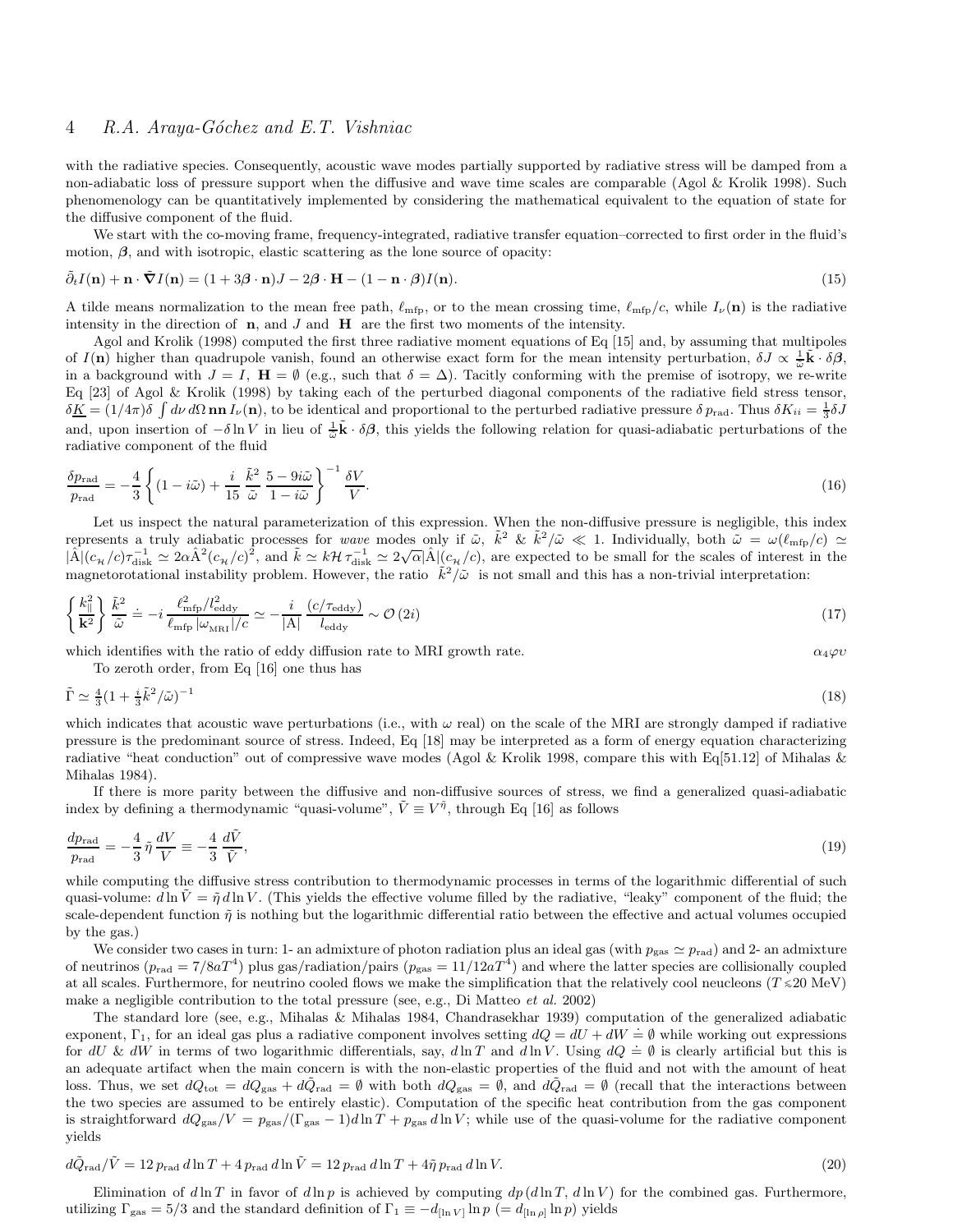$$
\Gamma_1 = \frac{(4\tilde{\eta}\beta + 1)(4\beta + 1) + 12\beta + 3/2}{(1+\beta)(12\beta + 3/2)},\tag{21}
$$

where  $\beta \equiv p_{\text{rad}}/p_{\text{gas}}$ . Naturally, the  $\Re(\Gamma_1)$  agrees with the standard result (Chandrasekhar 1939, Mihalas & Mihalas 1984). Moreover, it is relatively straightforward to use the  $\Im(\Gamma_1)$  to find the decay rate of acoustic waves partially supported by radiative stress (aside from viscosity).

For neutrino cooled accretion flows, Eq [20] is still valid under the understanding that  $p_{rad} = 7/8aT^4$  corresponds to the neutrino pressure, while  $p_{\text{gas}} = 11/12aT^4$  corresponds to photons and pairs and  $dQ_{\text{rad}}/V = 12 p_{\text{gas}} d \ln T + 4 p_{\text{gas}} d \ln V$ . With these substitutions, an identical procedure to the one above yields

$$
\Gamma_1 = \frac{4}{3} \frac{(1 + \tilde{\eta}\beta)}{(1 + \beta)}.\tag{22}
$$

#### 5 IMPACT OF RADIATIVE DIFFUSION AT MRI SCALES

Thus far, we have aimed to maintain the mathematical simplicity afforded by analytical solutions in order to gain physical insight on the phenomenology of radiative heat conduction and on its impact on the MRI.

We have thus worked out solutions of a simplified version of the dispersion relation for non-axisymmetric MRI modes in the limit of purely horizontal fluid displacements. Since horizontal displacements maximize the efficiency of free-energy tapping from a differential shear flow, this regime generally encompasses the unstable modes of fastest growth. The equation of motion, Eq [9], is applicable to standard heterogeneous fluids with arbitrary generalized index  $\Gamma_1$ . The ensuing dispersion relation, Eq [12], shows that the MRI is sensitive to a combination of two fluid properties–the "softness" of the fluid and the strength of the field–through a single parameter: Λ. Such parametrization, in turn, bears a direct connection to the compressibility of the modes through Eq [14]. Some physical insight may be gained by re-writing the compressibility parameter,  $1 - \Lambda$  ( $\propto \Delta \rho/\rho$ ) as follows (c.f. Eq  $[14]$ )

$$
1 - \Lambda = \left(1 + \frac{\Gamma_1}{2} \frac{p_{r+g}}{p_{\mathbf{B}}}\right)^{-1}
$$

,

while recapitulating that "2" represents the effective index of a magnetic field to perpendicular compression (see, e.g., Shu 1992). MRI modes thus involve a large degree of compression when the effective sound speed of the material medium is much smaller than the Alfvén speed.

On the other hand, in §4 (c.f. Eq [17]) we have demonstrated that when the disk fluid is very hot such that a radiative, diffusive species (photons or neutrinos) constitutes a significant source of stress, radiative heat conduction precludes a formal treatment of the fluid as a single fluid at the scales of relevance to the MRI; that is, compression at these scales becomes non-adiabatic. A key conceptual point of this paper is that when the diffusive species dominates the stress tensor (e.g., radiation-pressure–dominated disks), the horizontal regime becomes inaccessible because of the brisk loss of pressure support from meridional diffusion<sup>1</sup>. Nevertheless, we are looking to read the gross properties of the fastest growth modes from the 2D dispersion relation Eq [12] by requiring parity among diffusive and non-diffusive sources of stress while finding an expression for the generalized quasi-adiabatic index of the combined fluid, Eq  $[21 \& 22]$ . It is noteworthy that such parity among sources of stress is to be expected in neutrino cooled accretion flows such as those invoked in gamma-ray burst progenitor models.

To place a zeroth order (recall  $|\tilde{\omega}| \simeq \tilde{k}^2 \ll 1$ ,  $\tilde{\omega}/\tilde{k}^2 \sim \mathcal{O}[2i]$ ) upper limit on the quasi-adiabatic index, recall that for wave phase  $\propto i(\mathbf{k} \cdot \mathbf{x} - \omega t)$ , the MRI growth rate corresponds to a purely imaginary wave frequency (i.e., since the wave phase is stationary at the co-rotation radius):  $\omega_{\text{MRI}} = +i|\omega_{\text{MRI}}|$ . Thus, combining Eqs [17 & 18] yields

$$
\tilde{\Gamma} = \frac{4}{3} \frac{1}{1 + \frac{1}{3} \tilde{k}^2 / |\tilde{\omega}_{\text{MRI}}|} \longrightarrow \frac{4}{3} \left( 1 + \frac{2}{3} \left\{ \frac{\mathbf{k}^2}{k_{\parallel}^2} \right\} \times \frac{\hat{q}_{\hat{\mathbf{B}}}^2}{|\hat{\omega}_{\text{MRI}}|} \right)^{-1} .
$$
\n(23)

An accurate estimate of the ratio  $\hat{q}_{\hat{B}}^2/|\hat{\omega}_{MRI}|$  for arbitrary values of  $\Lambda(\Gamma_1, \Theta)$  may be found through the iterative use of Eq [13] (since  $\tilde{\eta}$  and thus  $\Gamma_1$  itself depends on  $\hat{q}_{\hat{B}}^2/|\hat{\omega}_{\text{MRI}}|$ ), but the value of the *generalized* index is rather insensitive to small changes in this ratio. For Keplerian rotation and in the weak field (i.e., incompressible) limit, we have

$$
\hat{q}_{\hat{\mathbf{B}}}^2/|\hat{\omega}_{\mathrm{MRI}}| \stackrel{\Theta \to 0}{\longrightarrow} 5/4.
$$

On the other hand, the ratio  $k^2/k_{\parallel}^2 \gg 1$  for 2D motions so it should be clear that by setting  $k^2 \geq 2k_{\parallel}^2$  we are merely imposing a rough upper limit to the quasi-adiabatic index:

$$
\tilde{\Gamma} \le \frac{4}{3} \tilde{\eta}_{\text{max}} \stackrel{\Theta \to 0}{\longrightarrow} \frac{1}{2} \tag{24}
$$

<sup>1</sup> Note that the ordering of wavenumber components in the horizontal regime,  $k_{\varphi}, k_r \ll k_{\theta}$ , implies that the smallest length scale of the eddies is meridional; i.e., that the eddies are very nearly flat.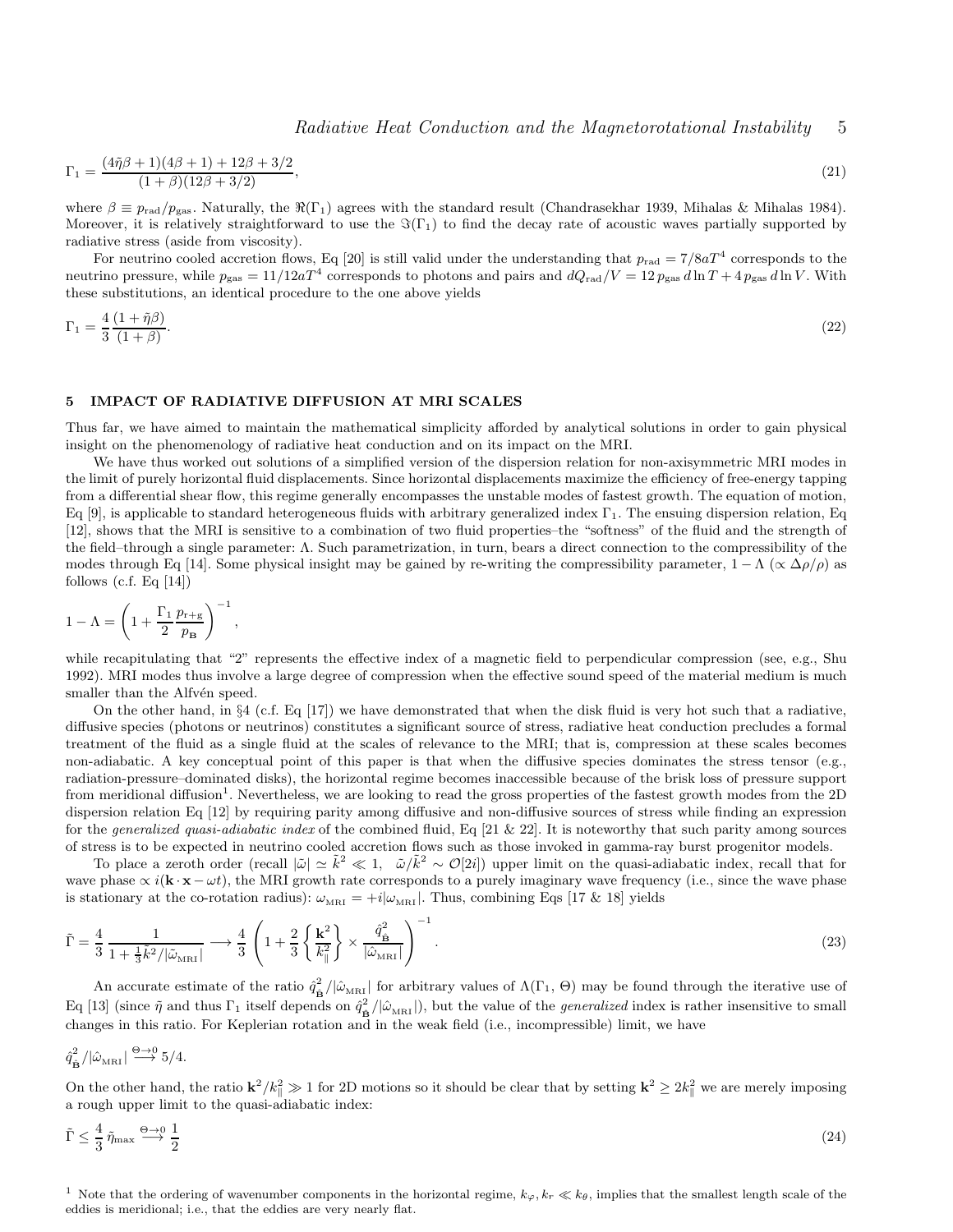# 6 R.A. Araya-Góchez and E.T. Vishniac

(again, the result we seek is rather insensitive to the precise value of  $\tilde{\eta}_{\text{max}}$ ).

Using  $\tilde{\eta}_{\text{max}} = 3/8$ , and  $p_{\text{rad}} = p_{\text{gas}}$ , in Eq [21], the generalized quasi-adiabatic index for an ideal gas plus photon radiation works out to be

$$
\Gamma_1 \longrightarrow 1^+.\tag{25}
$$

On the other hand, using  $\tilde{\eta}_{\text{max}} = 3/8$ ,  $p_{\text{rad}} = 7/8aT^4$  and  $p_{\text{gas}} = 11/12aT^4$  in Eq [22], yields

$$
\Gamma_1 = \frac{956}{1032} \longrightarrow 1^- \tag{26}
$$

for a neutrtino cooled accretion flow. In either case, the fluid behavior is close to isothermal (in a quasi-adiabatic sense) when the quasi-adiabatic index associated with the diffusive species drops below the isothermal value  $\Gamma$  < 1.

#### 6 DISCUSSION

Our phenomenological discussion is focused on two broad dynamical properties of the instability on the presumption that these help clarify the physical picture in the non-linear stage. Thus, the growth rate is identified in order of magnitude with the inverse of the correlation time of the turbulence and the geometrical regime of fastest growth, with the shape of the turbulent eddies. We also pay particular attention to the energy deposition process at the outer scale since a major portion of this paper is centered on the issue of entropy generation through non-adiabatic compression when a diffusive species contributes non-trivially to the stress tensor.

On the basis of the discussion in the previous section, we find that the root of a sluggish growth rate for the MRI (discovered by Blaes & Socrates 2001 for axisymmetric modes) when radiative pressure dominates the non-diffusive component is the adiabatic inaccessibility of the horizontal regime associated with fastest growth in standard fluids. For non-axisymmetric modes, this regime becomes intrinsically non-adiabatic because of the brisk rate of heat transport out of anisotropic compressive perturbations. Because we begin with a toroidal field configuration where the non-axisymmetric modes are strongly compressive from the onset, the impact of radiative heat conduction is most dramatic and evidenced first hand from the dispersion relation.

While in an ideal fluid the dominant eddies tend to have  $k_{\theta}$  several times larger than  $k_r$  and  $k_{\varphi}$ , adding a radiative diffusive species will induce conductive losses that move mostly along  $1<sub>\theta</sub>$ . This, in turn, means that the modes with high  $k_{\theta}$ , i.e., horizontal modes, are preferentially damped. The magnitude of  $k_{\theta}$  for the fastest growing modes is then be set by a marginal damping condition. Since the length scale for marginal damping is  $\approx k_{\parallel}$  (c.f. Eq 17), it follows that MRI eddies should be more nearly isotropic in such an environment, which goes along with the reduction in growth rate. For the same reason, energy deposition on to the thermal bath (directly associated with the radiative species, and, secondarily, to the non-radiative species through scattering) occurs on the instability time scale. On the other hand, when the source of stress is equally divided among diffusive and non-diffusive particle species, the net effect is to soften the effective index of the fluid toward isothermality  $\Gamma_1 \rightarrow 1$  (c.f. Eq [25 & 26]) along with similar but more modest dynamical effects.

These conclusions are broadly supported by the numerical simulations of Turner *et al.* (2001, 2003). Their report of a standard radiation-pressure–dominated  $\alpha$ -disk, with  $p_{rad} \ge p_{gas} \simeq p_B$  shows that the non-linear outcome of the MRI is a porous medium with drastic density contrasts. Under nearly constant total pressure and temperature, the non-linear regime shows that density enhancements anti-correlate with azimuthal field domains–just as expected from the linear theory–and that turbulent eddies live for about a dynamical time scale while matter clumps are destroyed through collisions or by running through localized regions of shear on a similar time scale. Notably, the non-linear density contrasts may be quite  $\text{large} < \rho_{\text{max}}/\rho_{\text{min}} > \varepsilon 10 \text{ when } p_{\text{rad}} \gg p_{\text{gas}}.$ 

At a very fundamental level, clump formation is intimately connected to the effects of radiative heat conduction out of compressive perturbations. This can be understood by computing the polarization properties of the fastest growing modes in the horizontal regime:  $\xi_r = -\sqrt{\Lambda} \xi_\varphi \& |\xi_\theta| \ll |\xi_r|$ , and reading from Eq [14] that at the linear stage of the instability there exists a converging flow toward the Lagrangian displacement node of the modes (see Fig. 2 of Foglizzo & Tagger 1995). In a fluid with entirely elastic (adiabatic) properties, the pressure perturbation associated with such compression will act as a restoring force to de-compress the fluid in the non-linear stage. On the other hand, when the fluid has radiative heat conduction properties on the scale of the density perturbations, no such restoring force persists on time scales longer than the inverse of the growth rate (which, following Eq [17], is of the same order as the diffusion time). Material clumps thus formed will maintain their integrity and survive for longer times. When the diffusive and non-diffusive pressures are comparable, these arguments still hold but only in part. In this case, compressive perturbations in the non-linear stage will decompress only in proportion to the remaining pressure support from the non-diffusive species.

Blaes & Socrates (2001) predicted qualitatively similar results for axisymmetric modes. Our analytical solutions agree with their result,  $|\hat{\omega}_{MRI}| \sim c_g/v_{Alf}$ , in the limit  $k_r = c_r \to 0$  and  $c_g \to 0$ . This paper complements these findings and the non-linear numerical explorations of Turner et al. (2001, 2003) by presenting a simplified approximate dispersion relation for non-axisymmetric modes while interpreting the effects of radiative heat conduction in terms of an "ultra-soft" quasiadiabatic index (i.e.,  $\Gamma$  < 1) for the radiative contribution to the stress tensor. The quasi-adiabatic index and all derived thermodynamic quantities (including "quasi-specific" quantities that ensue from division by the quasi-volume, §4) are mere mathematical artifacts to manipulate thermodynamical relations in the usual manner. Furthermore, we have demonstrated that when there is parity among the sources of stress, the combined gas behaves isothermally. Our results are generally